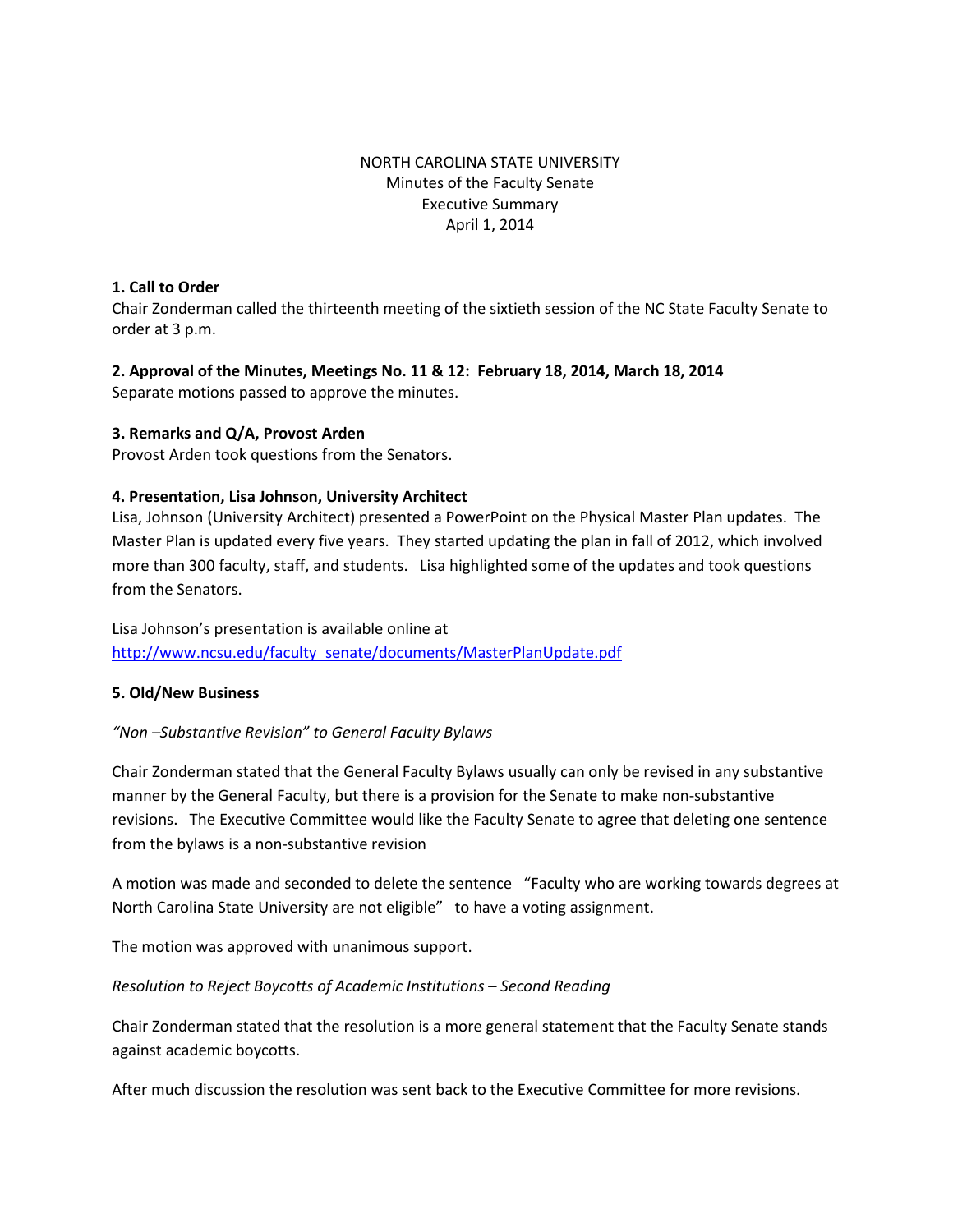## *Resolution on Notification for Falsified Results – Second Reading*

There was one change to the previous resolution submitted: The faculty recommends that the policy be rewritten so that the Vice Chancellor for Research and Innovation submits the request to the Editors of the appropriate journals in the unredacted language of the investigation committee.

The resolution passed with unanimous support.

*Resolution on Credit Cards for Principal Investigators – Second Reading* 

There were no changes from the previous reading.

After much discussion, the resolution failed with a vote of five to twelve.

*Resolution on Hofmann Forest – Second Reading*

The resolution was sent back to the Resources and Environment Committee for further review.

#### **6. Adjourn**

A motion passed to adjourn the meeting at 5 p.m.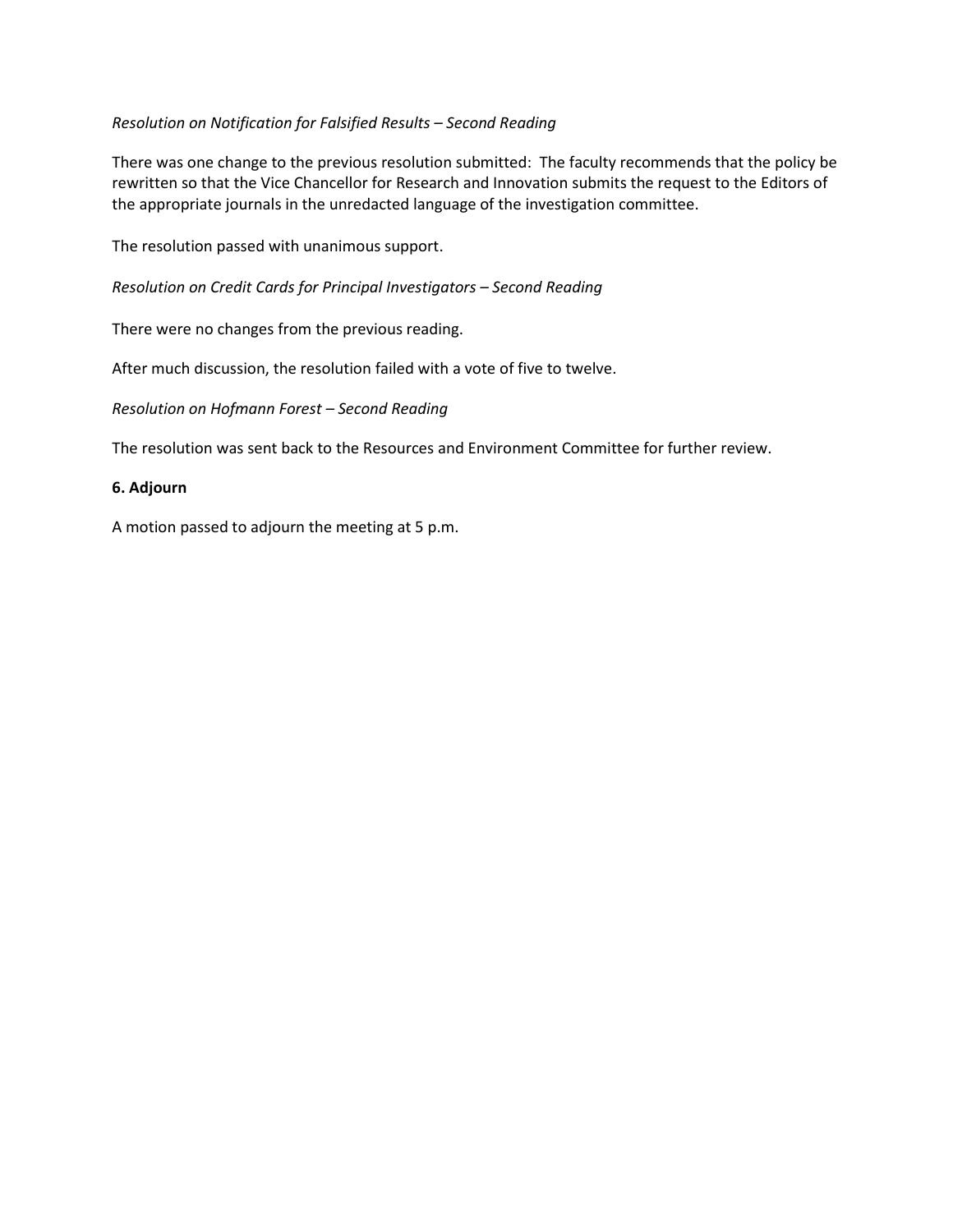## NORTH CAROLINA STATE UNIVERSITY Minutes of the Faculty Senate April 1, 2014

Regular Meeting No. 13 of the 60<sup>th</sup> Session: Monteith Research Center - MRC246 April 1, 2014 **Present:** Chair Zonderman, Secretary Daley, Past Chair Kellner, Provost Arden; Senators Ade, Aspnes, Baumer, Bernhard, Bird, Borden, Bourham, Devetsikiotis, Edwards, Fuentes, Funkhouser, Heitmann, Knopp, Krause, Lucia, Lunardi, J. Moore, M. Moore, Rucker, Tyler, Williams

**Excused:** Parliamentarian Weiner: Senators Bartlett, Fleisher, Morgado, Nfah-Abbenyi, Penrose, and Sztajn

**Absent:** Senators Aday, Allaire, Bradley, Knowles, Laffitte, Marks, Morgado, Spontak

G**uests:** Leah Burton, Director of Partnership Development, Fred Cubbage, Professor, Forestry and Environmental Resources; Eileen Goldgeier, Vice Chancellor & General Counsel; Marc Hoit, Vice Chancellor, Information Technology; Michael Harwood, Associate Vice Chancellor, Centennial Campus Development; Lisa Johnson, University Architect; P. J. Teal, Secretary of the University and Assistant to the Chancellor; Mary Watzin, Dean, Natural Resources

## **1. Call to Order**

Chair Zonderman called the thirteenth meeting of the sixtieth session of the NC State Faculty Senate to order at 3 p.m.

## **2. Remarks and Q&A, Provost Arden**

Provost Arden took questions from the Senators.

*Questions and Comments Do you know what the timetable is for putting in the new proposals for the fall semester?*

Provost Arden responded that Lewis Hunt is aware of it and they have approved 3 Regulations relevant to Transmittal 83 from General Administration, which has to do with late drop withdrawals. The regulations will be implemented in the fall.

## *Will there be make- up days for time missed during the snow?*

Provost Arden responded, no, that there was a proposal to take one or two of the reading days, which was discussed with the students and the faculty. The students put forward a compelling case against it, so his understanding is that most folks are pretty comfortable at where they are at the moment.

#### **3. Approval of the Minutes, Meetings No. 11 & 12: February 18, 2014, March 18, 2014**  Separate motions passed to approve the minutes as submitted.

## **4. Presentation**

*Lisa Johnson, University Architect*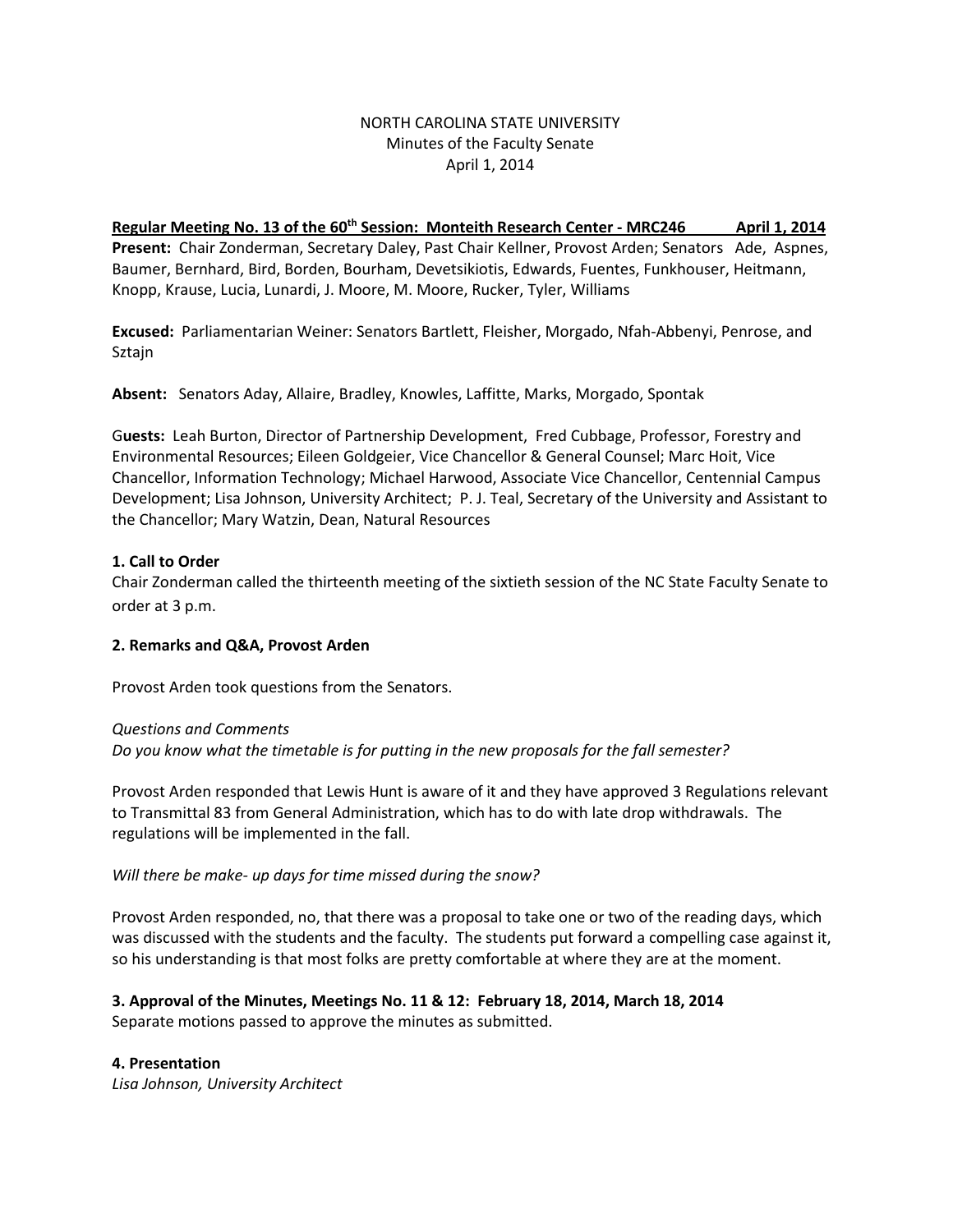Lisa, Johnson (University Architect) presented a PowerPoint on the Physical Master Plan updates. The Master Plan is updated every five years and it takes approximately one and a half years to update. They started updating the plan in fall of 2012, which involved more than 300 faculty, staff, and students. The reason it takes so long is because they involve the campus community. She highlighted some of the updates.

Johnson stated that one of the big issues that came out of the Master Plan update was the one campus concept. She said when they got into their workshops and task forces, it became obvious that most people thought that NC State was the main campus. Centennial Campus is seen as associated with NC State, but is not seen as NC State's campus.

Johnson stated that they are not really sure what to think about the west campus precinct, so what does that mean? A lot of that has to do with connectivity and with the campus being spread out the way that it is a lot of the connectivity happens on roads that are not the university's roads. So, in working with the City, it has been on their plans a long time that the Pullen Road extension would make easy access to Oval Drive, so that could prompt that to happen sooner rather than later.

Johnson stated that Avent Ferry is not really a good road, it is not pedestrian nor bike friendly and it is not very attractive. They did a Master Plan study a couple of years ago of what they thought that road should look like with bike lanes, pedestrian paths, and divided median and shared it with the City and now they have adopted the plan.

Johnson stated that Pullen Road extension almost made it to the bond referendum, but didn't quite make it the last go round. There is a big problem of getting students across Western Blvd at Avent Ferry. This last year the city did a study of what it would take to develop a tunnel and it has made it to their top five list, so hopefully that will be pushed forward sometime in the near future.

The people mover has been on the Master Plan for years but they haven't studied that recently. They have a senior transportation class looking into two alternative types of transportation and they will finish up this semester. They are looking at the PRT, Personal Rapid Transit and the Gondola transportation and both of those are less expensive than a monorail system.

Also important is the Hillsborough Street connection. They have done beautifully with Phase I and redevelopment is starting to happen across the street. They think Phase II will do that as well. Johnson stated that they would like for it stretch all the way to Blue Ridge Road.

Johnson talked about the NC State branding. She stated that they have changed the signage on Centennial campus to reflect NC State in large letter and then Centennial Campus in small print.

Johnson stated that they hope to tear Harrelson Hall down in the summer of 2015 or 2016. There is the Broughton Hall renovation and addition, and they are hoping for funding to move Chemistry into a better facility. This also includes the pedestrian bridge that would connect directly to the fourth floor of Talley as you cross the railroad tracks. There is also a "place holder" next to SAS Hall for the College of Design. Something else that goes back to connectivity is working with Triangle Transit on some possible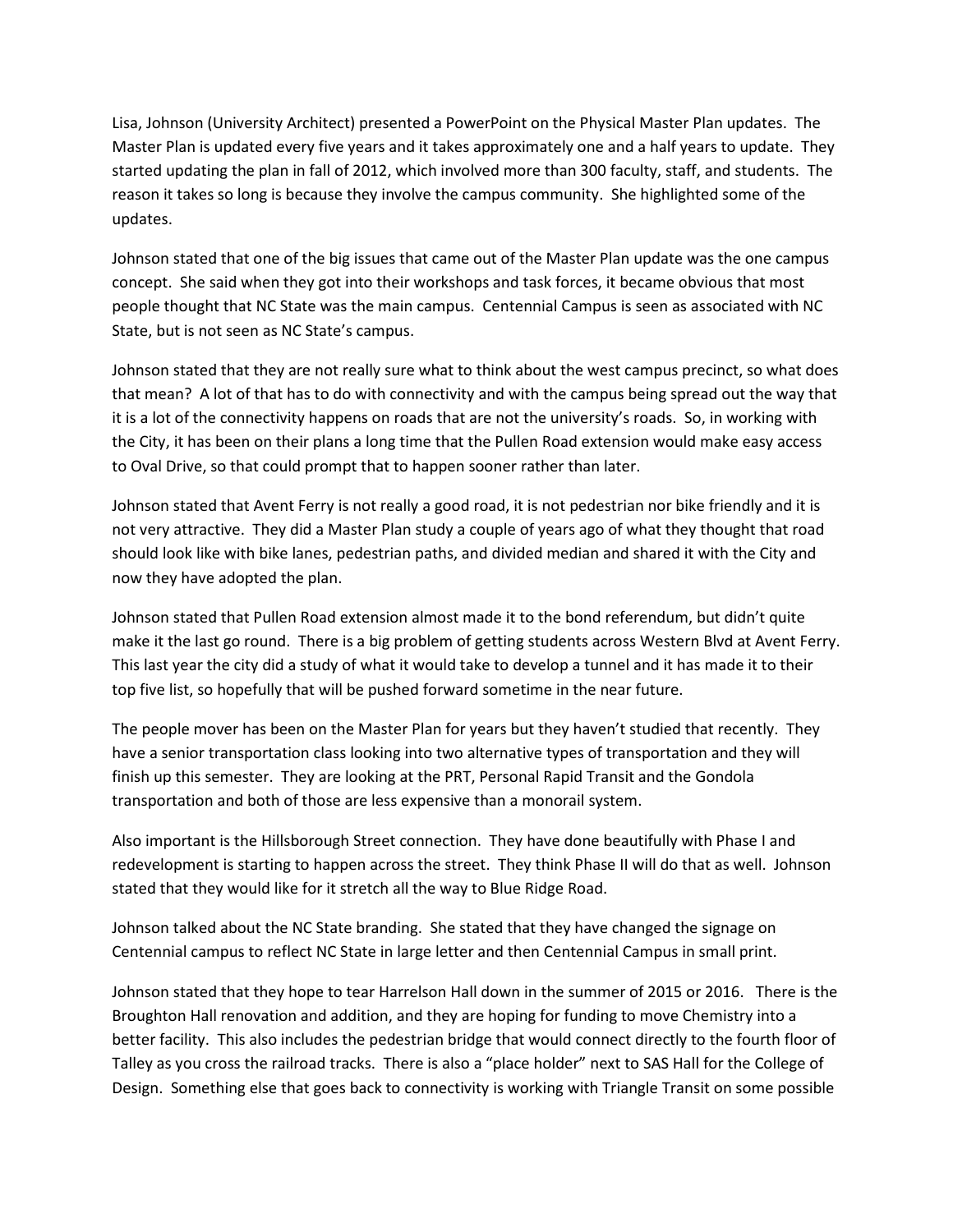stops for light rail and commuter rail. They are projecting one light rail stop at Pullen Park, a light rail stop near Dan Allen Drive and a commuter rail stop.

The Broughton Hall renovation addition would keep the building along Stinson but tear down the back two wings and build a new research lab wing for Chemistry.

Johnson talked about a few redevelopments on South Campus. They are projecting some recreational fields in Greek village behind the McKimmon Center. They would turn the Visitor Center into a neighborhood at McKimmon Center, which would give them an opportunity to build a courtyard with the Visitor Center.

There are a lot of things happening around the West Campus neighborhood. The widening of 440 is going to impact the campus edge. They are planning a grade change at the intersection of Hillsborough Street and Blue Ridge Road. Hillsborough Street would be eventually going under Blue Ridge Road at that intersection, and then the light rail station that they build will connect back to North Campus to help with the connectivity.

Johnson discussed a few things on Centennial Campus. Engineering Building Oval gets most of the rest of Engineering Oval on Centennial campus and also frees up space on three buildings on North Campus for other colleges. Plant Sciences Research Building is earmarked for this location. Recently this past year talk about Poole College of Management some years out may be moving to Centennial Campus. She stated that more nonwoven research will be going in the Textiles Innovation Building, and there is also a potential location for a recreation facility on Centennial Campus.

Johnson stated that the Spring Hill portion of Centennial Campus is about 130 acres that is really far out. They have given another thought to it as it extends into the heart of Centennial Campus. This is a potential site for more research facilities and partner buildings. Then the South End and the North End which are beautiful sites are more for residential in the future.

# *Comments from Michael Harwood*

Michael Harwood (Associate Vice Chancellor) stated that there are a number of ways that they can do things on Centennial Campus and legislation going back to the late 80's did two things. It created exemptions from the Umstead Act because a lot of what is being done on Centennial Campus continued with the private sector and it established a Trust Fund that allowed them to do some of the things that they do.

Harwood stated that they have private developments which get a lot of attention. They also have done a number of state appropriated projects in Textiles, College of Engineering buildings, and the Hunt Library. Everything was started by issuing some revenue bonds, which is how Research I with the precision engineering initiative started back in the late 80's. So, they had eight buildings that the university constructed where they acted as the developer and they are now the landlord for those eight buildings and that totals about one half million square feet. The private development is seven buildings with an eighth under construction and when that is complete it will be about one million square feet.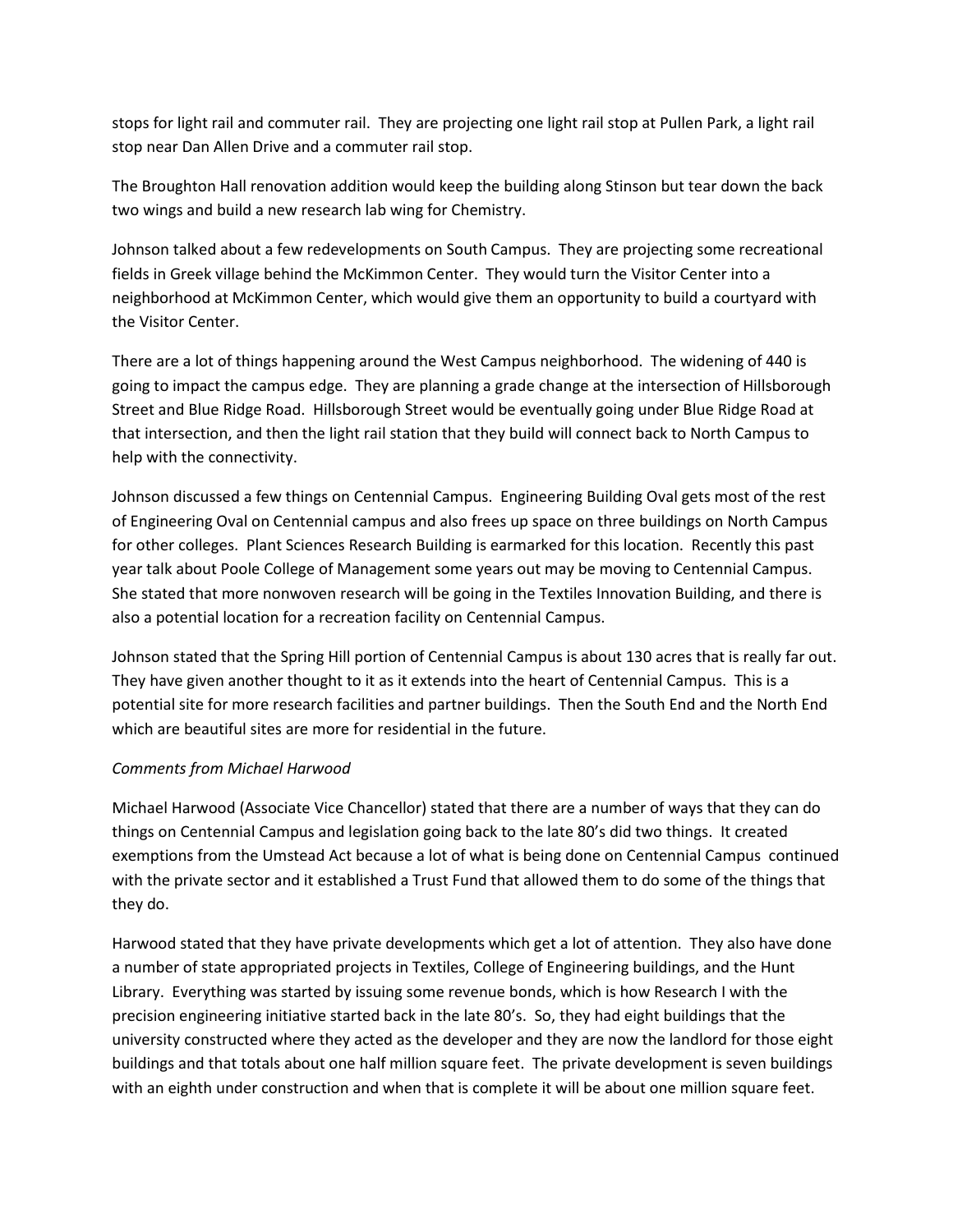Harwood stated that recently there has been some philanthropy for "The Point", the golf course, and the golf course club house. We don't have a strong tradition of philanthropy of buildings on NC State's campus, but some of the newer ones are on our campus. The majority of the square footage is provided through state funding. We have a number of facilities that we have constructed and then what we call agency funded and then our private developers.

Harwood stated that they have a Reportable Quantity bid ( RQ) on the street for a new facility particularly to expand the nonwoven in the College of Textiles on Main Campus Drive. They are going to engage a developer to help them figure out how to put a facility on that site and pay for it with the rents received by the tenants in that building.

Harwood stated that in the south center there will be ground floor retail residential and office and there will be fifteen acres between Hunt Library and Lake Raleigh. It will be one of the only places in the Triangle that will have true waterfront development.

Harwood stated that the site plan for the conference center that is right across the lake from the town center is showing a connection to the Park Alumni Center.

## *Questions and Comments*

*Has there been any discussion about putting a new science building on Centennial Campus?*

Lisa stated that the Science Commons is going to be more undergraduate teaching.

Harwood stated that the Plant Sciences, which is an initiative of CALS is to be located north of BTECH.

## *Has any decision been made on the Engineering Building Oval?*

Lisa stated that there is no funding for that building right now. The campus administration is very interested in this and they are looking at different funding models. They are looking at a range of ideas for funding this building differently.

*Senator Ade commented that it seems we have strongly separated the engineers from the sciences, where the engineers are on Centennial Campus, and now we have a science corridor on main campus. If at all possible I would beg you to soften that separation and reconsider what is in this next "engineering building" and make that a true interdisciplinary building.* 

Lisa stated that she would past that information along.

*Secretary Daley stated that he still sees two campuses; there is STEM Centennial Campus and whatever is left over on the North Campus and separated by buses and cars which are difficult. Is there anything beyond one class looking at the monorail, people mover, etc., that connects those two campuses together?* 

Lisa stated that she thinks the Pullen Road extension is the most important extension because it makes it really close to walk and it would tie the campuses together.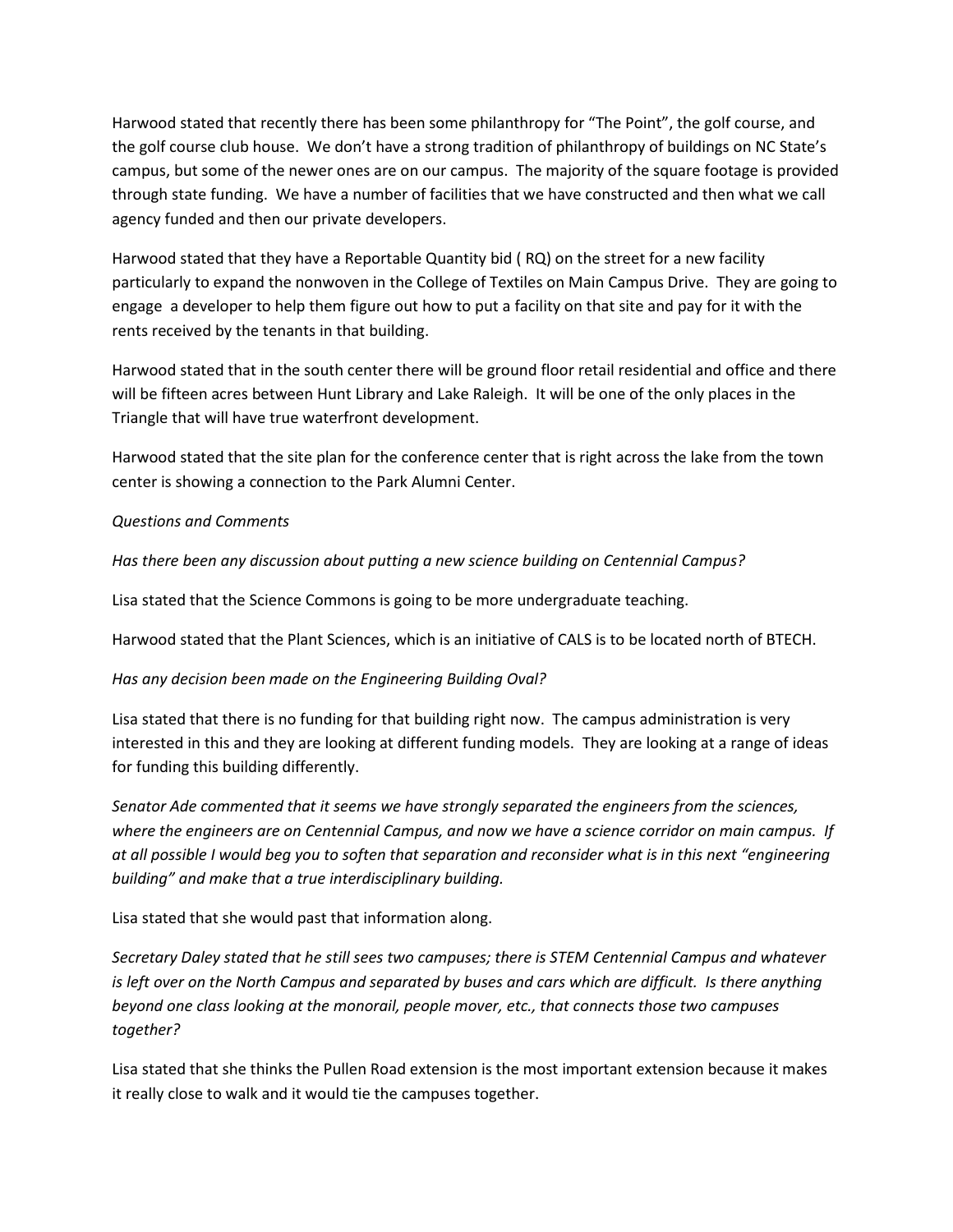#### *Is there any talk about trying to make Mission Valley Shopping Center more campus friendly?*

Lisa stated that the Dioceses own that property and they lease it out to York, so she is hoping for a redevelopment in the future.

Harwood stated that they have both an opportunity and a challenge and the opportunity is that no one is building a campus like Centennial Campus and at most of the peer institutions it is a ten to twenty minute drive from where the core campus is. NC State's challenge is that the campuses are close, but there is a lot of intervening land owners between the two pieces, so it is kind of wrapped around the middle where the Dioceses own the majority of that land and Capitol Broadcast has another significant holding. So the challenge is to work through those along with a major east/west connector from downtown to the beltline.

Harwood stated that they have not really revisited the thoughts about people movers since the 80's when they were doing a lot of master planning, so, he thinks this begins to focus attention on things that are important to everyone. He stated that it is our responsibility to come up with some creative ways that are able to be implemented with today's resources.

*Past Chair Kellner stated that one thing he learned from the Strategic Plan discussion is that space is a tremendous challenge for the campus and space is money and space is very expensive. One corner of Centennial Campus is nature, lake and woods. Another quarter of Centennial Campus is golf course, so he is curious about the economics of the golf course on a per square foot. What is the yield on this and the value? In general how does the golf course relate to the Centennial Campus Enterprise in economic sense?*

Harwood stated that it's primarily academic from the Turf Grass Management Program and the Professional Golf Management Programs. It is also is an athletics activity as well as an amenity for the corporate dimensions. So it's hard to say that it is yielding X dollars when it is that amenity, that thing that is extra that brings some of those partnerships to the campus, like our conference center hotel.

Harwood stated that the golf course is not subsidized, it is breaking even and it is not drawing resources away from other parts of the enterprise. The other thing to note about the golf course is that it is a place holder. It's not written down anywhere that this is going to be a golf course for the next 2000 years, so if at some point and time the calculus changes we need to start thinking about this being a 9 hole course because we have other demands, that is part of what we have been negotiating with the city, is deferring nor eliminating the developing potential that were shown here in our original Master Plan.

Senator Knopp stated that what he sees happening is separating the teaching from the research and the thought about walking from one to the other is a formidable task. So to be able to move back and forth without having to spend an hour trying to catch a bus one way further separates the two functions. Literally that is so important.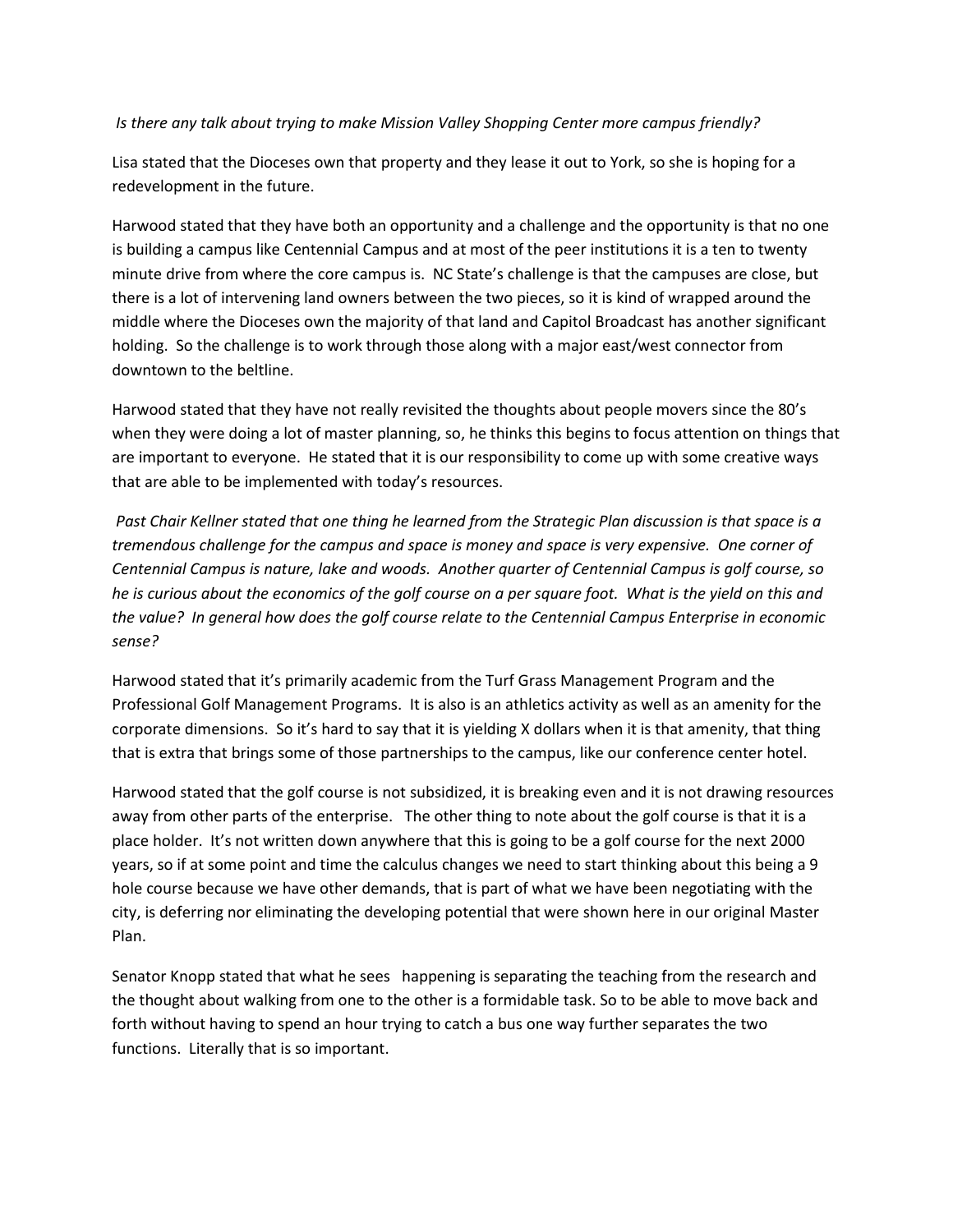Lisa stated that she thinks some of that is going on where you have your research on Centennial Campus and your office on North Campus and looking at those opportunities for that interdisciplinary thing to happen. That is one of their strategic planning goals.

Provost Arden stated that this need for more interdisciplinary space on both campuses is a very valid issue. He thinks the sciences building is often referred to as an interdisciplinary sciences building, it is not meant to be exclusively just one sub-discipline of sciences, but there is no doubt a need for other such facilities on Centennial as well. He said if we are taking true interdisciplinary it is not just a matter of getting the engineers and science together, it is also a matter of getting the sociologist, the humanist, the management folks and the education folks. There are other elements of some of the sciences elsewhere on Centennial Campus, so there are some elements of that, it is just not a big interdisciplinary building that you can point out and go.

## **5. Old/New Business**

## *"Non –Substantive Revision" to General Faculty Bylaws*

Chair Zonderman stated that the General Faculty Bylaws usually can only be revised in any substantive manner by the General Faculty, but there is a provision for the Senate to make non-substantive revisions. The Executive Committee would like the Faculty Senate to agree that deleting one sentence from the bylaws is a non-substantive revision. There is a sentence regarding who is a member of the voting faculty. They would like for the sentence "Faculty who are working towards degrees at North Carolina State University are not eligible" to be deleted.

A motion was made and seconded to delete the sentence. The motion was approved with unanimous support.

## *Resolution to Reject Boycotts of Academic Institutions – Second Reading*

Chair Zonderman stated that the resolution is a more general statement that they stand as a Faculty Senate against boycotts. This resolution says as an academic institution we feel that it is not an appropriate use of boycott. As a Senate we are saying that we don't agree with academic boycotts.

After much discussion the resolution was sent back to the Executive Committee for more revisions.

## *Resolution on Notification for Falsified Results – Second Reading*

There was one change to the previous resolution submitted: The faculty recommends that the policy be rewritten so that the Vice Chancellor for Research and Innovation submit the request to the Editors of the appropriate journals in the unredacted language of the investigation committee.

The resolution passed with unanimous support.

## *Resolution on Credit Cards for Principal Investigators – Second Reading*

There were no changes from the previous reading.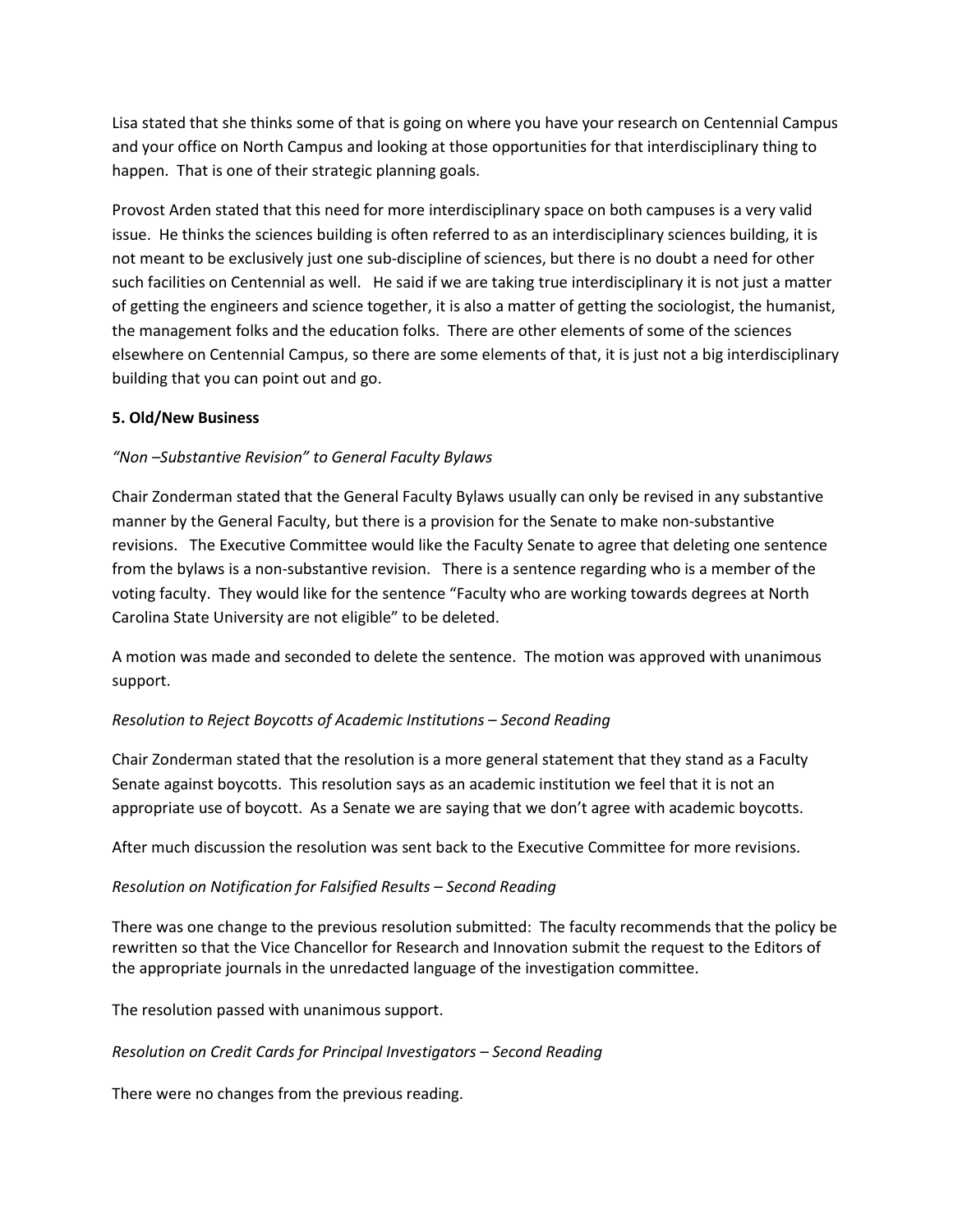Provost Arden stated that a concern is that it is not uncommon to have significantly over spent grants in some colleges, very significant liabilities where purchases have been made and continue to be made even though the grant has somehow expired or the money that was supposed to come in never came in. He stated that he has seen hundreds of thousands of expenditures that are going to have to be written off. He worries that would be potentially exacerbated if this becomes standard. In some colleges it leads to some significant issues.

Senator Aspnes stated that whether you receive a P Card or not depends on the policy in the college and he agrees that there is a certain measure of responsibility that is put on the principal investigator. The backup would be the financial officer in the particular college or the department.

Vice Chancellor Marc Hoit pointed out that you cannot put a grant as the P Card recipient, it has to be a departmental account. The second point is he would ask that all purchasing guidelines be followed in using the P Card.

Provost Arden asked how much of this is an academic issue and how much is a financial control issue? He stated that he reviewed some of these with the Vice Chancellor and notice that pages and pages of overspent grants will have to be written off or charged to the college in some way. That comes out of resources that are viable to you for other things. This is a financial control issue as much as anything. There are financial controlled issues, because when those grants are over spent they are going to be backed up from somewhere and somewhere are general college funds.

Senator Aspnes stated that there is no mechanism now to prevent grants from being overspent.

Provost Arden stated that he thinks there are checks and balances, but they could be better in some colleges than others.

After much discussion, the resolution failed: 5 yes and 12 nays.

## *Resolution on Hofmann Forest – Second Reading*

Chair Zonderman stated that at the last meeting there were discussions from some senators that it would be good to survey at least the faculty in Natural Resources to get a feel of how the college feels about the Hofmann Forest issue. That was not brought to a formal vote. The Faculty Senate did not authorize a survey of any faculty whether in CNR or not in CNR. The ruling that he made as chair was that there was no vote to authorize a survey so he can't send it out from the Senate as a Faculty Senate survey. Secretary Dennis Daley and Vernice Stevenson offered to provide the Emails for the faculty in CNR so the Senators from that college could survey the faculty. The survey was not done because time didn't permit the senators to do it.

Chair Zonderman stated that Senators are the ones that debate and vote on resolutions. If a Senator has a question that he thinks someone from the outside can answer, then he can call on that person to comment.